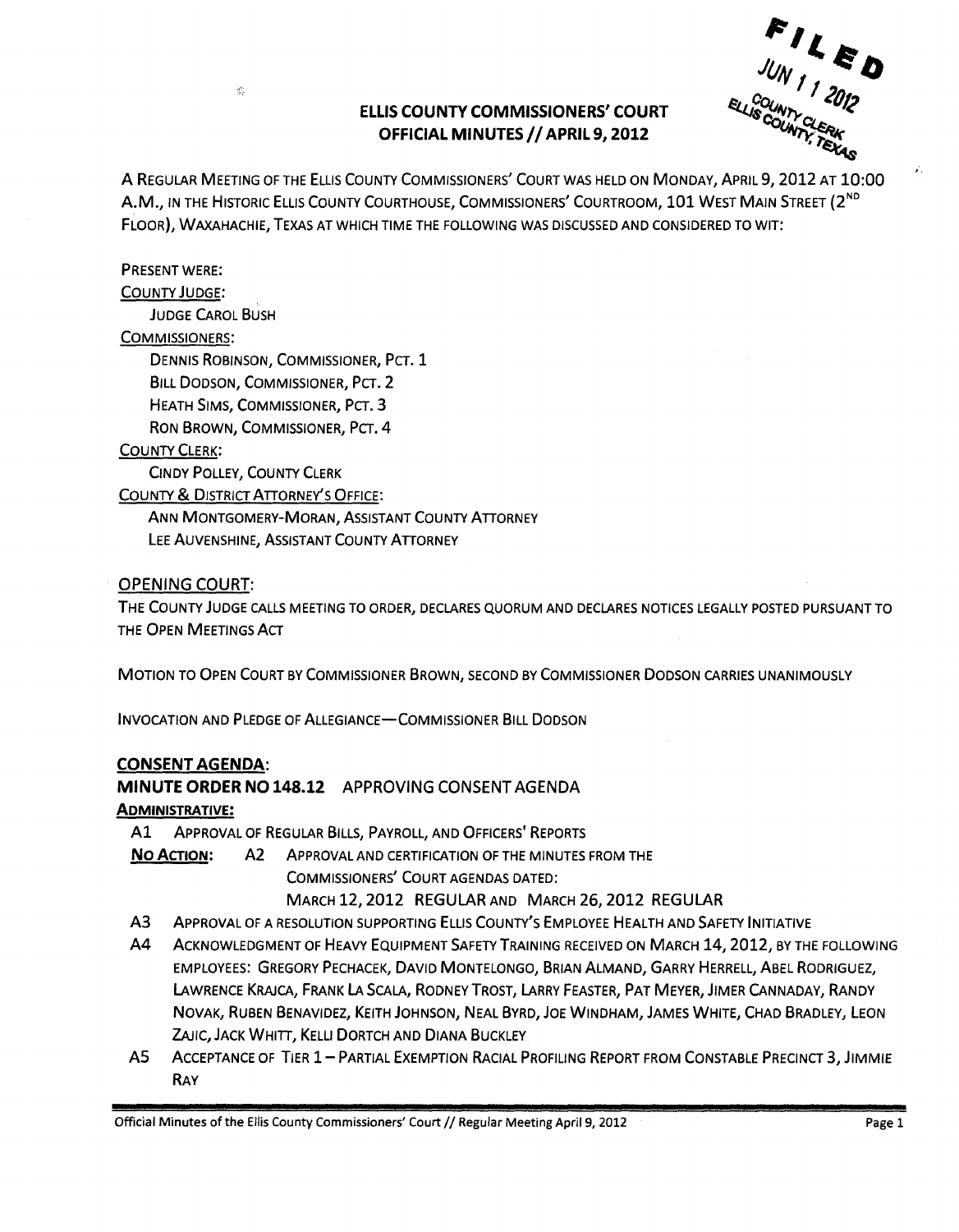A6 ApPROVAL OF THE AIRCHECKTEXAS DRIVE A CLEAN MACHINE PROGRAM ADMINISTRATIVE AGREEMENT, WITH NORTH CENTRAL TEXAS COUNCIL OF GOVERNMENTS

#### FINANCIAL:

- F1 FROM 001-0430-50806, BONDS/DuES To 001-0430-50801, SUPPLIES; 001-0430-50802, EQUIPMENT. - JOE STEWART, FIRE MARSHAL
- F2 FROM 005-0703-50802, PURCHASE OF EQUIPMENT TO 005-0703-50807, MISC. HEATH SIMS, COMMISSIONER PCT. 3
- F3 FROM 006-0754-40008, INTERLOCAL; 006-0754-40004, SALE OF MATERIAL; 006-0754-40010, SALE OF EQUIPMENT TO 006-0754-50807, GENERAL MISC. - RON BROWN, COMMISSIONER PCT. 4
- F4 FROM 009-0602-50911, FMl GRAVEL To 009-0602-50807, FMl GEN. MIsc. DENNIS ROBINSON, COMMISSIONER PCT. 1
- F5 FROM 056-0956-40087, FORFEITURE INCOME TO 056-0956-50807, FORFEITURE EXPENSE. TERRY NAY, CONSTABLE PCT 2

# SIMPLIFIED PLAT:

SP1 TUSCANY VILLAGE, 2 LOTS, UNITED BILT HOMES, PCT. 3

MOTION BY COMMISSIONER DODSON, SECOND BY COMMISSIONER SIMS TO APPROVE CONSENT AGENDA *(NO* ACTION A2) CARRIES UNANIMOUSLY

# DEPARTMENT OF COUNTY DEVELOPMENT

CONSIDERATION AND ACTION REGARDING THE FOLLOWING PRESENTED BY JUDY ARMSTRONG, DIRECTOR DEPARTMENT OF DEVELOPMENT:

MINUTE ORDER NO 149.12 GRANTING A ONE-TIME VARIANCE FROM COUNTY OF ELLIS RULES, REGULATIONS AND SPECIFICATIONS FOR SUBDIVISIONS AND MANUFACTURED HOMES, AS IT RELATES TO THE ROAD FRONTAGE REQUIREMENT, JORDAN RANCH, 8030 JORDAN LANE, LARRY JONES, PCT. 3

MOTION BY COMMISSIONER SIMS, SECOND BY COMMISSIONER ROBINSON CARRIES UNANIMOUSLY

# **PURCHASING**

CONSIDERATION AND ACTION REGARDING THE FOLLOWING PRESENTED BY ALiSHA WICKENS, PURCHASING AGENT:

MINUTE ORDER NO 150.12 AWARDING PRIMARY BID # 2012-007 AND AUTHORIZING THE COUNTY JUDGE TO ENTER INTO A CONTRACT WITH J&K EXCAVATION, LLC AS THE PRIMARY SOURCE FOR LIMESTONE FLEX BASE MATERIAL, TYPE A, GRADE 1 (DELIVERED) FOR PCTS 1,2,3 (ITALY) AND PCT 4AND AS THE SECONDARY SOURCE FOR PRECINCT 3 (MAYPEARL)) MOTION BY COMMISSIONER SIMS, SECOND BY COMMISSIONER ROBINSON CARRIES UNANIMOUSLY

MINUTE ORDER NO 151.12 AWARDING SECONDARY BID # 2012-007 AND AUTHORIZING THE COUNTY JUDGE TO ENTER INTO A CONTRACT WITH CJ & SONS TRUCKING, INC AS THE SECONDARY SOURCE FOR FLEX BASE MATERIAL, TYPE A, GRADE 1 (DELIVERED) FOR PRECINCTS 1, 23 (ITALY) AND PCT 4AND AS PRIMARY SOURCE FOR PCT 3 (MAYPEARL)

MOTION BY COMMISSIONER SIMS, SECOND BY COMMISSIONER DODSON CARRIES UNANIMOUSLY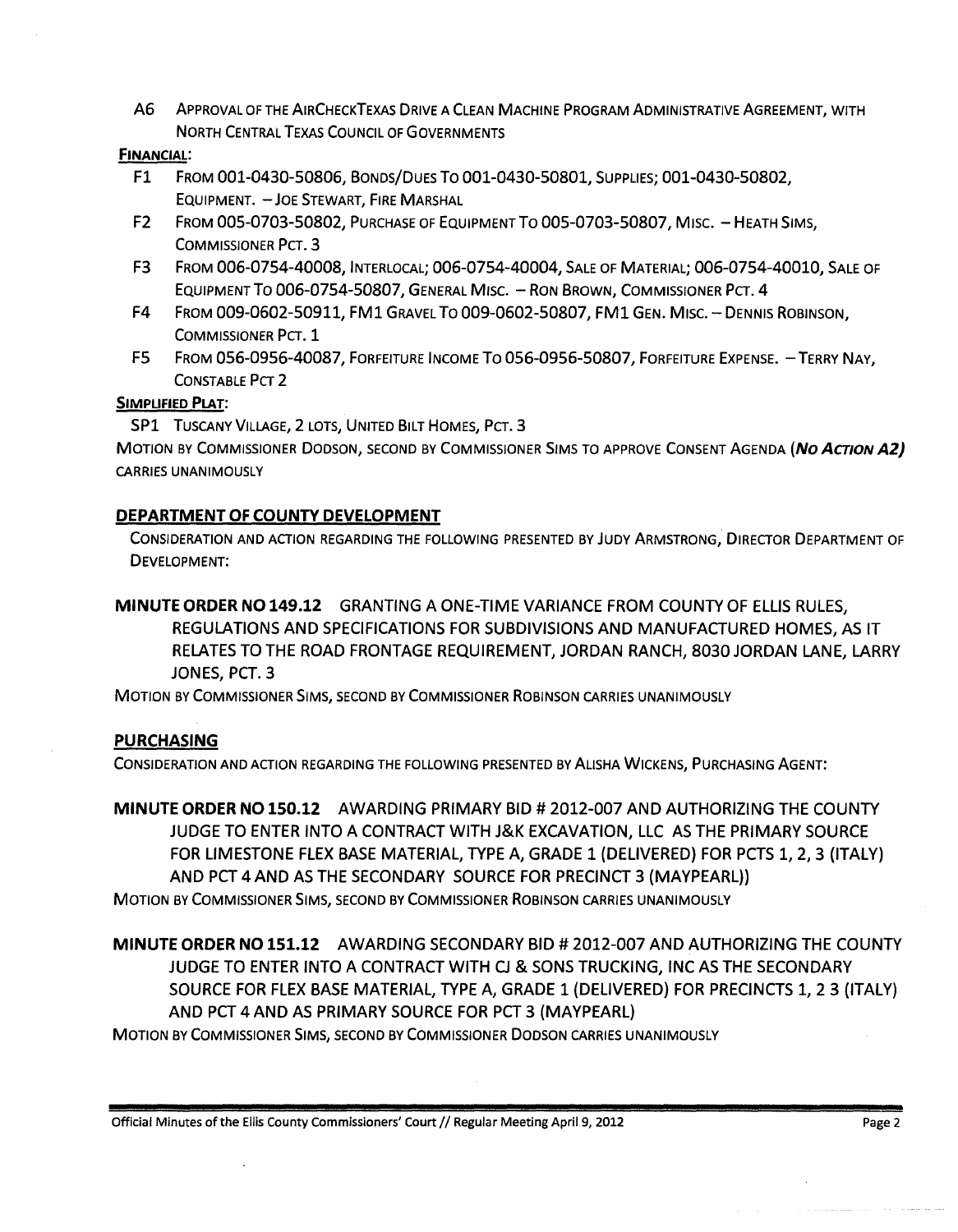No Action: 3.3 To AWARD THE PRIMARY BID AND ENTER INTO A CONTRAer REGARDING BID #:2012-007 (PURCHASE OF liMESTONE FLEX BASE MATERIAL, TYPE A, GRADE 4 - DELIVERED THROUGHOUT ELLIS COUNTY) AND GIVE THE COUNTY JUDGE AUTHORITY TO ENTER INTO A CONTRACT.

# ADMINISTRATIVE:

MINUTE ORDER NO 152.12 APPROVING A PROCLAMATION DECLARING APRIL 9-13,2012 AS NATIONAL LIBRARY WEEK AND DECLARING TUESDAY, APRIL 10TH AS LIBRARY WORKERS DAY IN ELLIS COUNTY WITH SPECIAL RECOGNITION OF ANN MONTGOMERY-MORAN AND CARLA KNEPPER (CAROL BUSH, COUNTY JUDGE) MOTION BY COMMISSIONER DODSON, SECOND BY COMMISSIONER SIMS CARRIES UNANIMOUSLY

MINUTE ORDER NO 153.12 APPROVING A MEMORANDUM OF UNDERSTANDING, SUBJECT TO LEGAL REVIEW, BETWEEN THE ELLIS COUNTY SHERIFF'S OFFICE AND THE CENTER FOR RURAL DEVELOPMENT, THE UNITED STATES DEPARTMENT OF JUSTICE AND THE NATIONAL INSTITUTE OF JUSTICE, AUTHORIZING THE USE OF A TECNAM P92 EAGLETT N911TE AIRCRAFT BY THE ELLIS COUNTY SHERIFF'S OFFICE FOR LAW ENFORCEMENT PURPOSES (ALL VOLUNTEER PILOTS AND MAINTENANCE. .. NO COST TO COUNTY FOR AIRCRAFT ... FUEL AND MAINTENANCE PAID FROM EXISTING BUDGET WITH NO BUDGET INCREASE) (CHUCK LAUBACH, SHERIFF'S OFFICE)

MOTION BY COMMISSIONER DODSON, SECOND BY COMMISSIONER SIMS TO *APPROVE SUBJECT* TO *LEGAL RECOMMENDATION*  CARRIES UNANIMOUSLY

MINUTE ORDER NO 154.12 APPROVING AN ADDENDUM TO MASTER SERVICE AGREEMENT BETWEEN ELLIS COUNTY AND JUSTICE SOLUTIONS FOR THE ADDITION OF REMOTE DATA BACKUP, HOT-SPARE REPLICATION SERVICES AND JAIL INFORMATION PUBLIC INQUIRY

(DENNIS BREARLEY, SHERIFF'S OFFICE) .

MOTION BY COMMISSIONER SIMS, SECOND BY COMMISSIONER DODSON CARRIES UNANIMOUSLY

MINUTE ORDER NO 155.12 ACCEPTING SCRAP 'BY-PRODUCT' MATERIAL FROM ANDERSON COLUMBIA, INC. FROM THE HWY. 287 BY-PASS PROJECT IN ENNIS, TEXAS AT NO COSTS TO ELLIS COUNTY, PCT. 2. MATERIAL IS TO BE USED TO FILL IN DITCHES.

(BILL DODSON, ELLIS COUNTY COMMISSIONER, Per. 2)

MOTION BY COMMISSIONER DODSON, SECOND BY COMMISSIONER ROBINSON CARRIES UNANIMOUSLY

MINUTE ORDER NO 156.12 APPROVING AN INTERLOCAL COOPERATION CONTRACT BETWEEN COUNTY OF ELLIS AND CITY OF GLENN HEIGHTS FOR TERM AGREEMENT FEBRUARY 1, 2012 TO FEBRUARY 1,2013 FOR MAINTENANCE, REPAIR AND/OR CONSTRUCTION OF STREETS, ROADS, ALLEYS, BRIDGES AND PARKING AREAS, AS WELL AS THE MAINTENANCE AND CONSTRUCTION OF WATERWAYS AND DITCHES AND AUTHORIZING THE COUNTY TO SELL TO THE CITY GOODS AND SERVICES (RON BROWN, COMMISSIONER Per.4)

MOTION BY COMMISSIONER BROWN, SECOND BY COMMISSIONER DODSON CARRIES UNANIMOUSLY

# RECESS TO CONVENE TO EXECUTIVE SESSION (10:39 AM)

MOTION BY COMMISSIONER BROWN, SECOND BY COMMISSIONER SIMS CARRIES UNANIMOUSLY